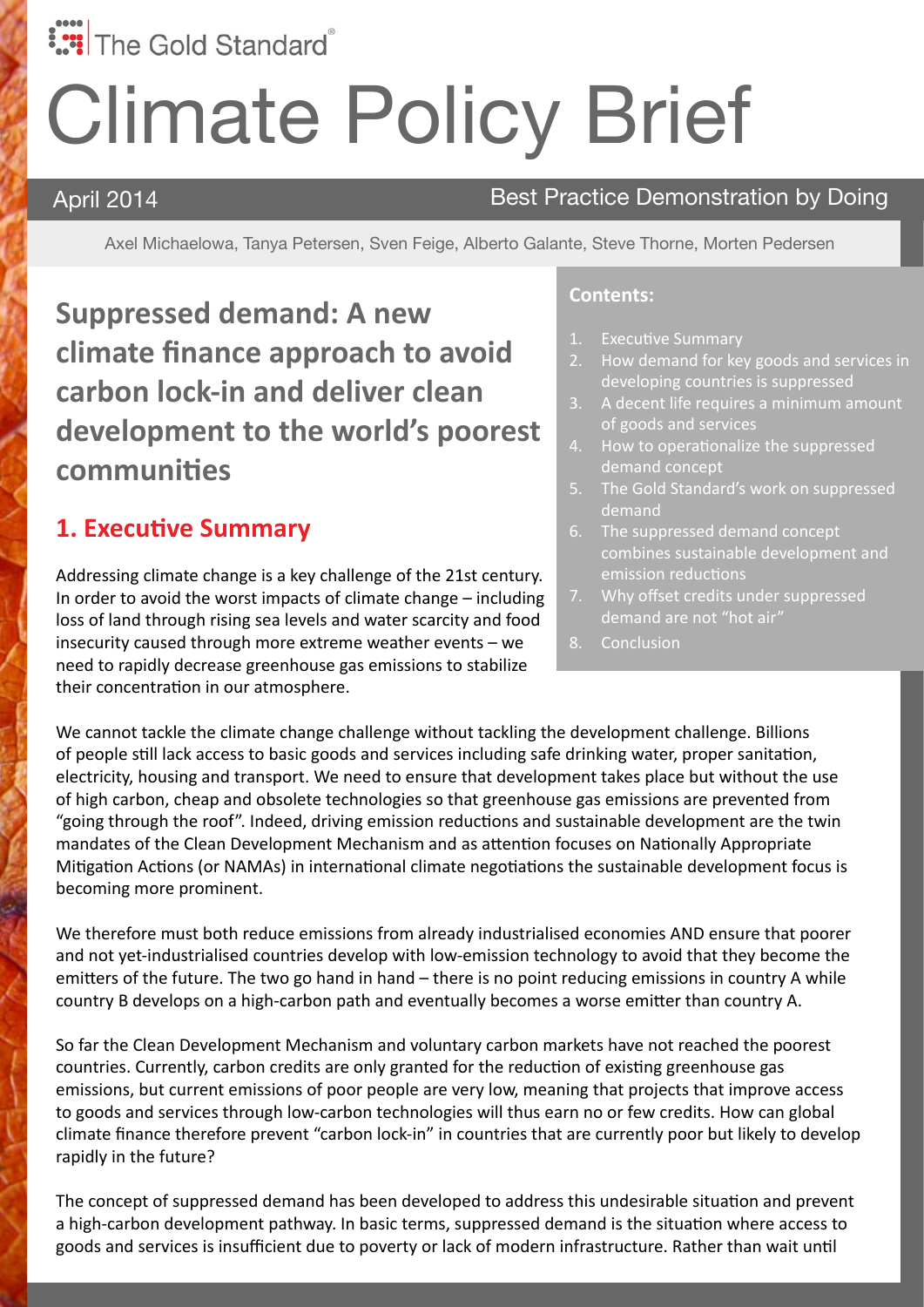emissions have increased along with development, providing emission credits for suppressed demand delivers the finance for a country to use low-carbon technologies from the outset. Carbon market revenues allow the "leapfrogging" of high-carbon, business as usual technologies to cleaner ones that are based on renewables and/or increased efficiency.

The Gold Standard supports expansion of this concept and has developed suppressed demand methodologies for rural electrification, biomass cook stoves, food processing and food preservation. Projects using these approaches will lead to emission reductions long after the last carbon credit has been granted to them. Suppressed demand is thus crucial to ensuring in short-term the access to the poor, of low-carbon goods and services, while preventing significant emissions increases, and carbon lock-in, in the medium to long term.



## **2. How demand for key goods and services in developing countries is currently suppressed**

The biggest development challenge enshrined in the Millennium Development Goals is to lift the desperately poor out of poverty. These people do not have ready access to clean water, healthy and nutritious foods, modern fuels, electricity, appropriately heated or cooled housing and modern forms of transport and waste management. More than 2.8 billion<sup>1</sup> people still rely on the traditional use of increasingly non-renewable - biomass (such as wood or charcoal) for cooking, which emits harmful indoor smoke causing respiratory and other illnesses. 2.4 billion do not have access to basic sanitation. Over 1.4 billion<sup>2</sup> people are currently without electricity access, and about 1 billion<sup>3</sup> people live in slums. Almost 900 million*<sup>4</sup>* people are chronically undernourished while close to 800 million people lack access to clean drinking water.

The goal of all development institutions is to provide sufficient income opportunities to the poor to afford these goods and services. This is done through overcoming barriers that prevent access such as poor or ineffective governance that artificially increases costs of goods and services, the absence of infrastructure, benefits of economies of scale, viable markets, rugged topography and climatic variability. Despite decades of efforts and huge progress in some regions such as East Asia, a world free of poverty is still a vision that is far from being realized.

In line with the very nature of development, on the way out of poverty the consumption of basic goods and services will increase greatly and this, under a business as usual scenario, will lead to a large increase in greenhouse gas emissions. Herein lies the challenge – how to reduce emissions while fostering sustainable development?

 http://www.se4all.org/wp-content/uploads/2013/09/Special\_Excerpt\_of\_WEO\_2010.pdf http://www.se4all.org/wp-content/uploads/2013/09/Special\_Excerpt\_of\_WEO\_2010.pdf http://www.unhabitat.org/downloads/docs/4631\_46759\_gc%2021%20slum%20dwellers%20to%20double.pdf  *4* http://www.fao.org/news/story/en/item/161819/icode/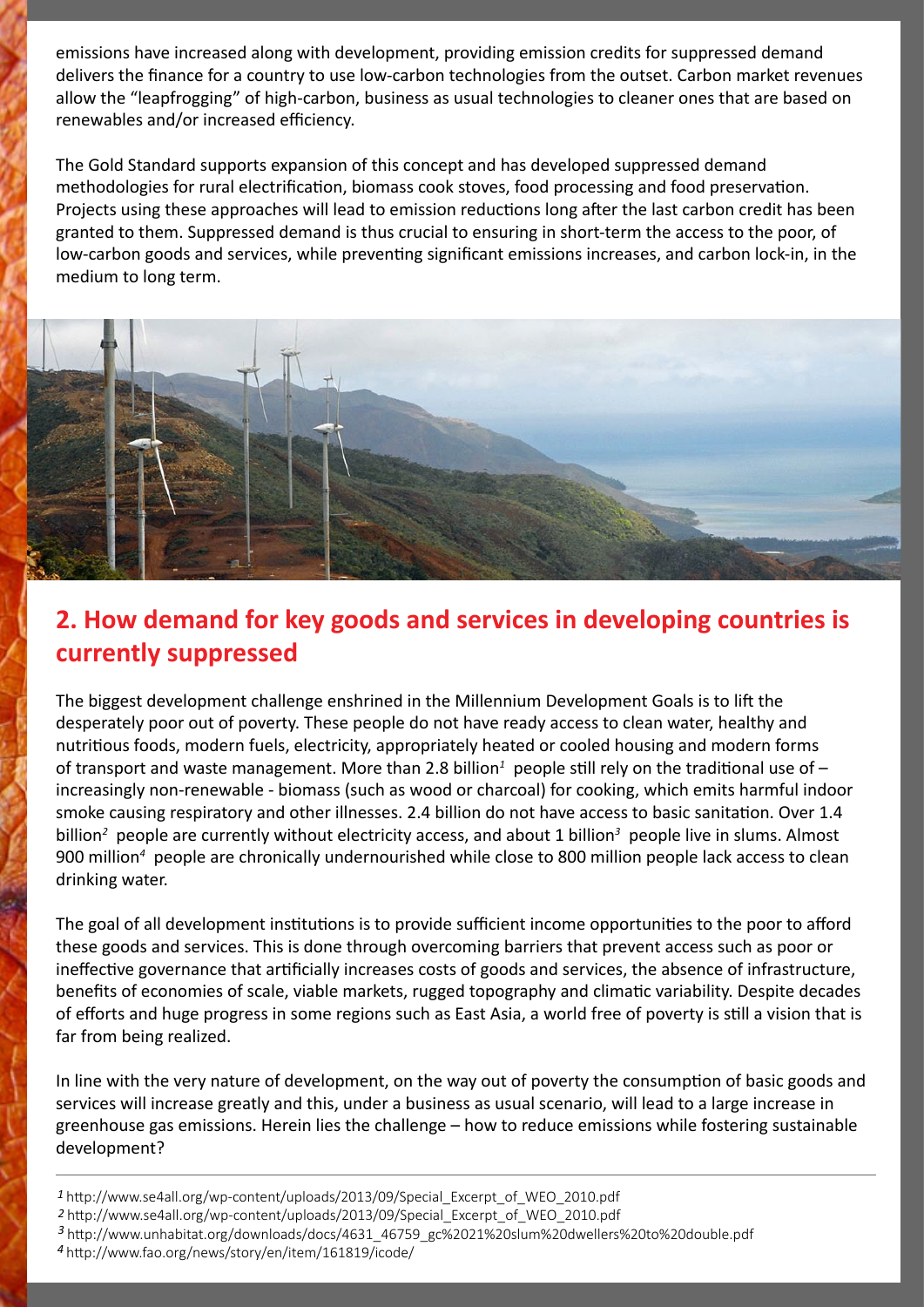### **3. A decent life requires minimum/sufficient goods and services**

At what point does a person have sufficient access to goods and services to emerge from poverty? What is needed to lead a decent life, at which demand is no longer seen as suppressed? While this question is not easy to resolve, there are benchmarks defined by international organizations for some types of goods/

services. For example, according to the World Health Organization, 7.5 litres*<sup>5</sup>* of safe water per person per day are required for drinking, hand washing, washing food items and cooking. Similarly, minimum room temperatures of 19°C at 50% humidity are recommended to keep healthy. A universal application of the suppressed demand concept would develop an array of such benchmarks, which should be conservative, easy to understand and based on consistent approaches. The availability of such benchmarks will also help international climate negotiations, as they facilitate definition of the level of baseline emissions linked to basic services that allow a decent life. These baselines will be crucial for the specification of contributions by all countries to global emissions reductions in the run-up to the Conference of Parties in Paris in 2015. This approach also fits with the differentiation between "survival" and "luxury" emissions that has been proposed by a number of developing country representatives.



#### **4. How to operationalize the concept of suppressed demand for the carbon markets**

The key reason that carbon market projects in poor regions are unattractive to project developers is that the baseline emissions from which the reductions are calculated are set at zero or very low levels. Projects then yield very low numbers of carbon credits and related revenues. To change this, the suppressed demand concept needs to be applied for the calculation of baseline emissions. In order to calculate baseline emissions, in addition to the benchmark service level described above, we need to define the technology/ies and fuel (or energy sources) used in the baseline.

We need to ensure that we do not assume unrealistically high levels of usage of certain high-carbon technologies. One will, for example, not use large numbers of candles in an urban apartment, but incandescent light bulbs. A villager would most likely use a kerosene lamp instead of candles. Only the most destitute people, who could not afford such a lamp, would use candles. Therefore, depending on the total service level defined, the baseline will consist of a series of technologies applied for certain "tiers" of service. For lighting, one would start with candles up to a certain amount of lighting services, and then continue with kerosene pressure lamps to another, higher service level, before incandescent light bulbs would become the baseline technology. In another example, for clean water supply projects in a rural context, where the households are not connected with a piped water supply network, boiling water can be assumed as the baseline technique to treat water but taking into account the penetration rate of non-GHG emitting treatment techniques like chlorine tablets.

Some approaches to suppressed demand might apply a gradual reaching of the benchmark service level instead of an instantaneous one. This approach would be appropriate for parameters like indoor temperature or for improvements in infrastructure like access to all-weather roads.

Please refer to the methodologies on the GS website http://www.goldstandard.org/energy/methodologies to find further information about how the suppressed demand concept is applied for setting the baseline.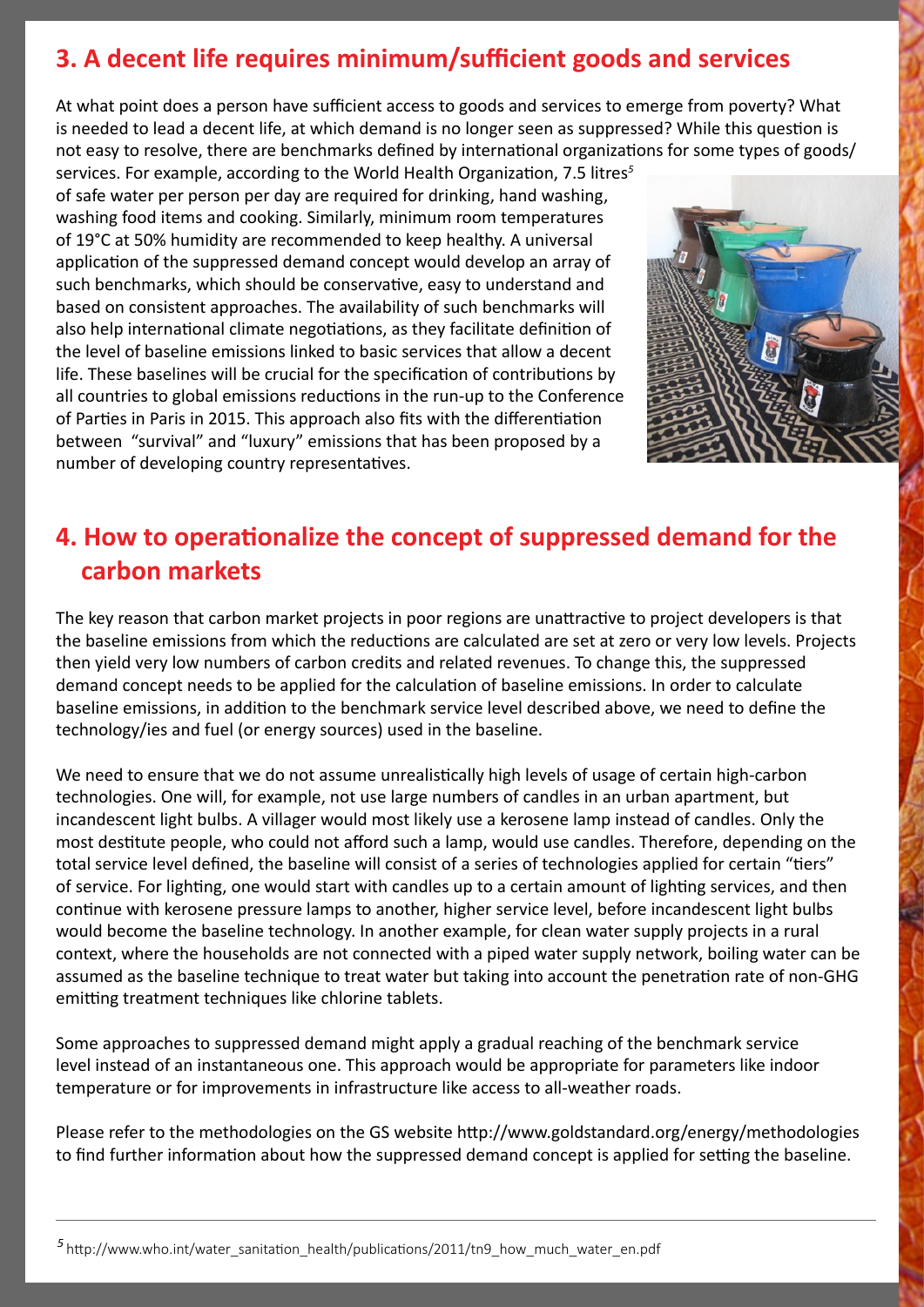#### **5. The Gold Standard's work on suppressed demand**

Although, until now, very few projects have been developed, the concept of suppressed demand is already applied in carbon markets. Clean Development Mechanism regulators have understood the importance of suppressed demand in order to increase the number of CDM projects in the poorest countries and support the development aspect of the CDM. In July 2011, the CDM Executive Board adopted the "Guidelines on the consideration of suppressed demand in CDM methodologies" and embarked on a work programme to internalise the concept into existing and new methodologies. The Guidelines apply the concept of a minimum service level discussed above. They also specify how the baseline technology should be defined. They operationalize a decision already taken in 2001 that baselines could include a scenario where future greenhouse gas emissions will rise above current levels.

The Gold Standard, which has a holistic climate and development approach to every project, is expanding on the CDM guidelines and field-testing different robust approaches to quantifying real and measurable emissions reductions under the concept of suppressed demand.



#### **6. The suppressed demand concept combines sustainable development and emission reductions**

As they develop, poorer countries will inevitably increase their consumption of goods and services. Under a business-as-usual development path, high-carbon technologies will be locked in for many decades. The fact that emissions increase with the level of development under business-as-usual is illustrated by Figure 1.



The vertical axis shows the Human Development Index, the horizontal axis per capita emissions. The paths cover the period between 1975 and 2005.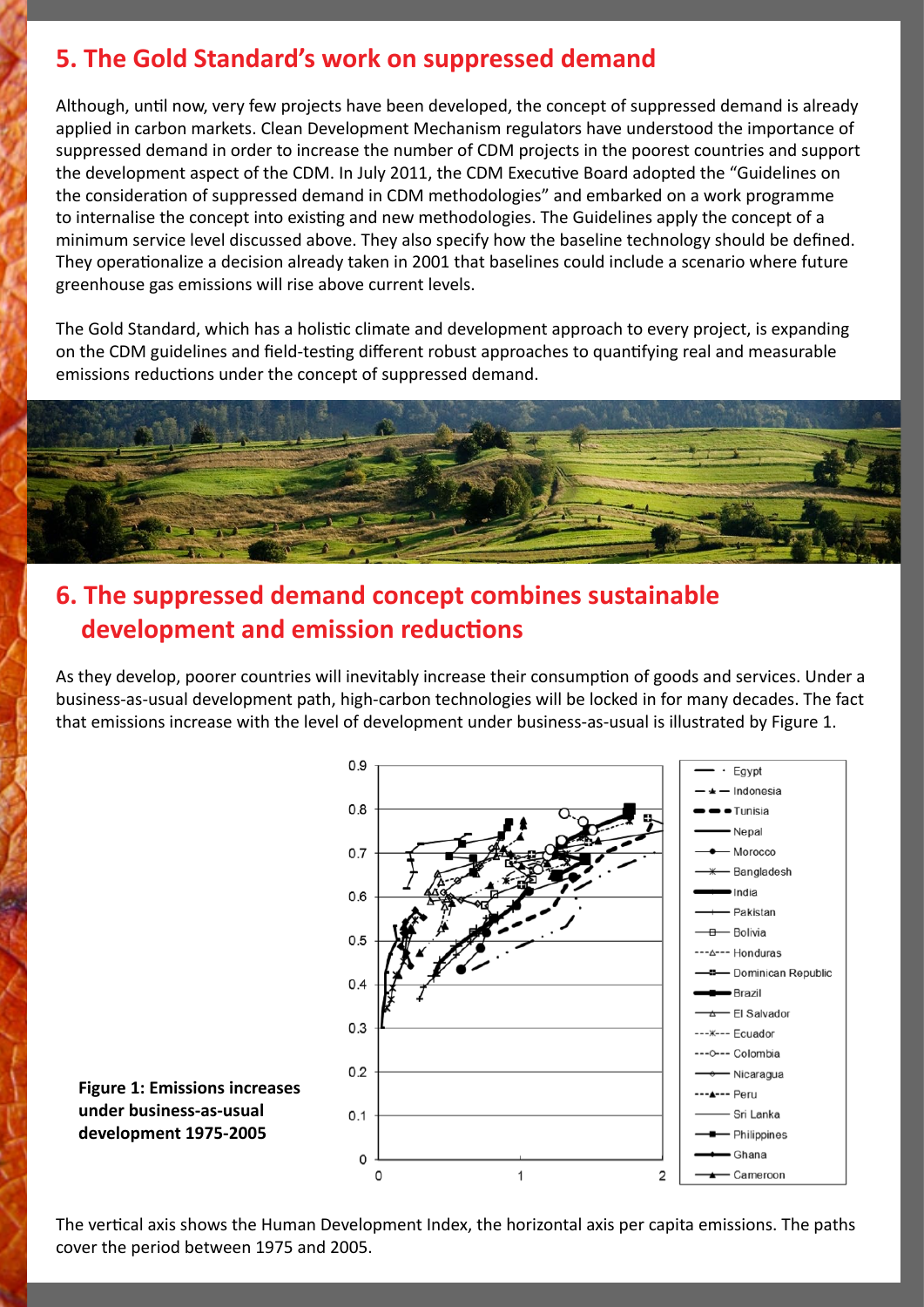The key question is whether the increased volume of goods and services will be produced by low or high carbon technologies. Under a business-as-usual development path, high-carbon technologies will be locked in for many decades (see Figure 2). This must be prevented by providing incentives for low-carbon technology use in the early phase of the development process. Such incentives can be incrementally increased through carbon finance using a suppressed demand approach – without this, climate finance will simply not reach areas that do not consume goods and services in sufficient quantities for viable market approaches. For example, in the past, CDM projects that introduced modern wastewater management in areas lacking wastewater management were unable to earn emission credits because baseline emissions were assumed to be zero. This was due to the fact that untreated wastewater does not emit methane if discharged into rivers and streams. With a suppressed demand approach, the baseline now assumes introduction of the cheapest, high emitting, wastewater treatment possible - simple lagoons that emit methane. If the carbon price is high enough, this will provide sufficient incentives to introduce lowmethane technologies.



**Figure 2: Prevention of high carbon lock-in**

The suppressed demand concept is a necessary incentive/contributor to bringing low-carbon technologies to areas that are just embarking on their development process.

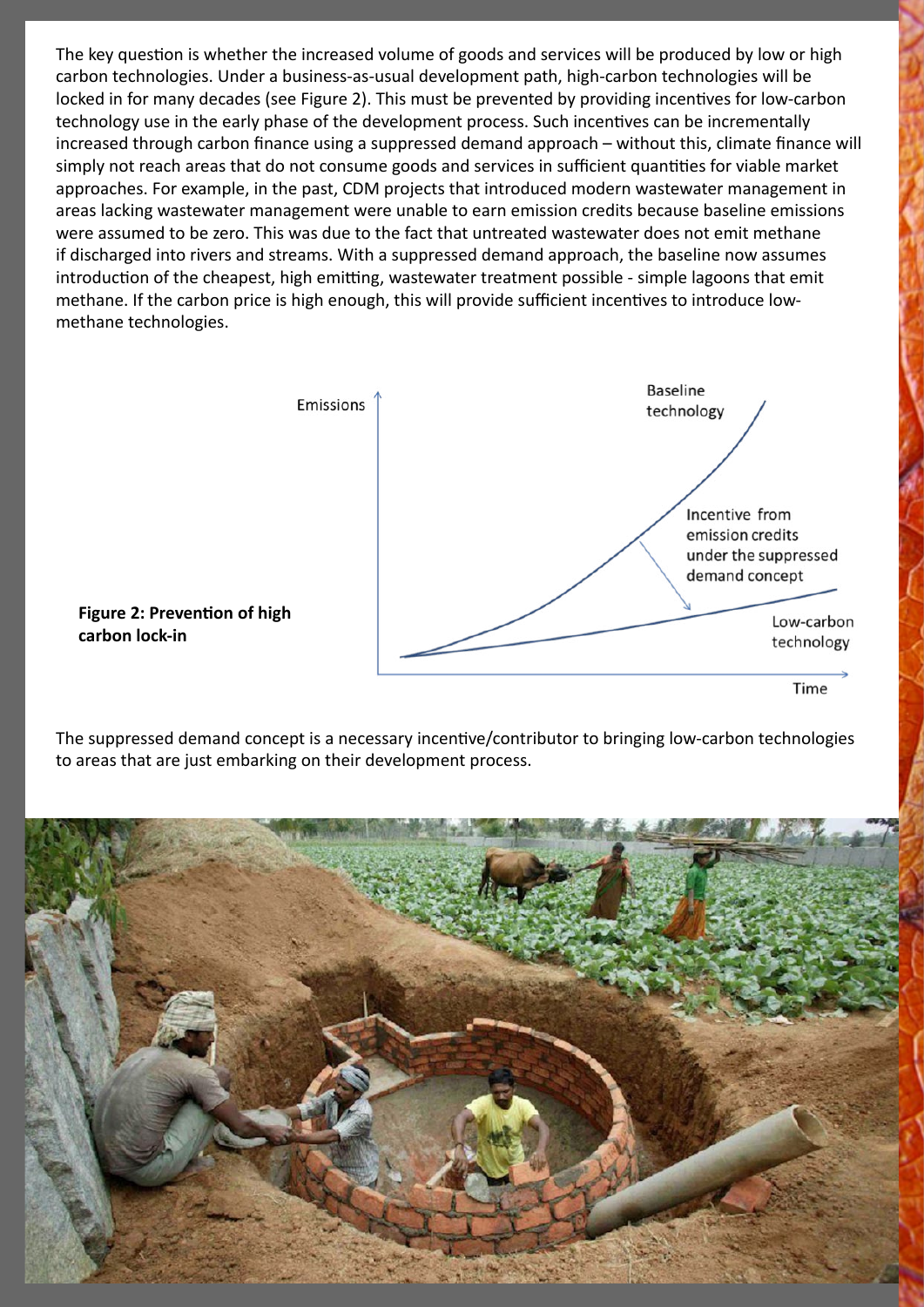#### **7. Why carbon credits under suppressed demand are not "hot air"**

Critics have argued that emission reductions under the suppressed demand concept are not real because they are contingent on people's incomes rising sufficiently for them to, for example, afford the fuel and fire to boil their water to make it safe to drink. They also say that the level at which demand is no longer suppressed is pure guesswork.

This criticism completely ignores the long-term lock-in of baseline technologies that increase emissions over decades. If people do not get the modern water filter, they will boil water using fossil fuels. If modern wastewater treatment does not receive emission credits, anaerobic lagoons will emit methane for decades. This situation is depicted in Figure 3. Compared to a business as usual level, in the initial years of the project no reductions accrue while credits are issued. Thus emissions reductions achieved are negative. Once development picks up and the production of goods and services expands, using business-as-usual technologies under the baseline leads to an emissions increase. Due to the low-carbon technologies introduced by the project, emissions are reduced.



Hot air is the label given to carbon credits generated by emissions decreases due to the reduction of industrial production, for example, during an economic downturn. On the contrary, due to the technological leapfrogging involved, the suppressed demand concept leads to long term emission reductions beyond the volume of emissions credits granted.

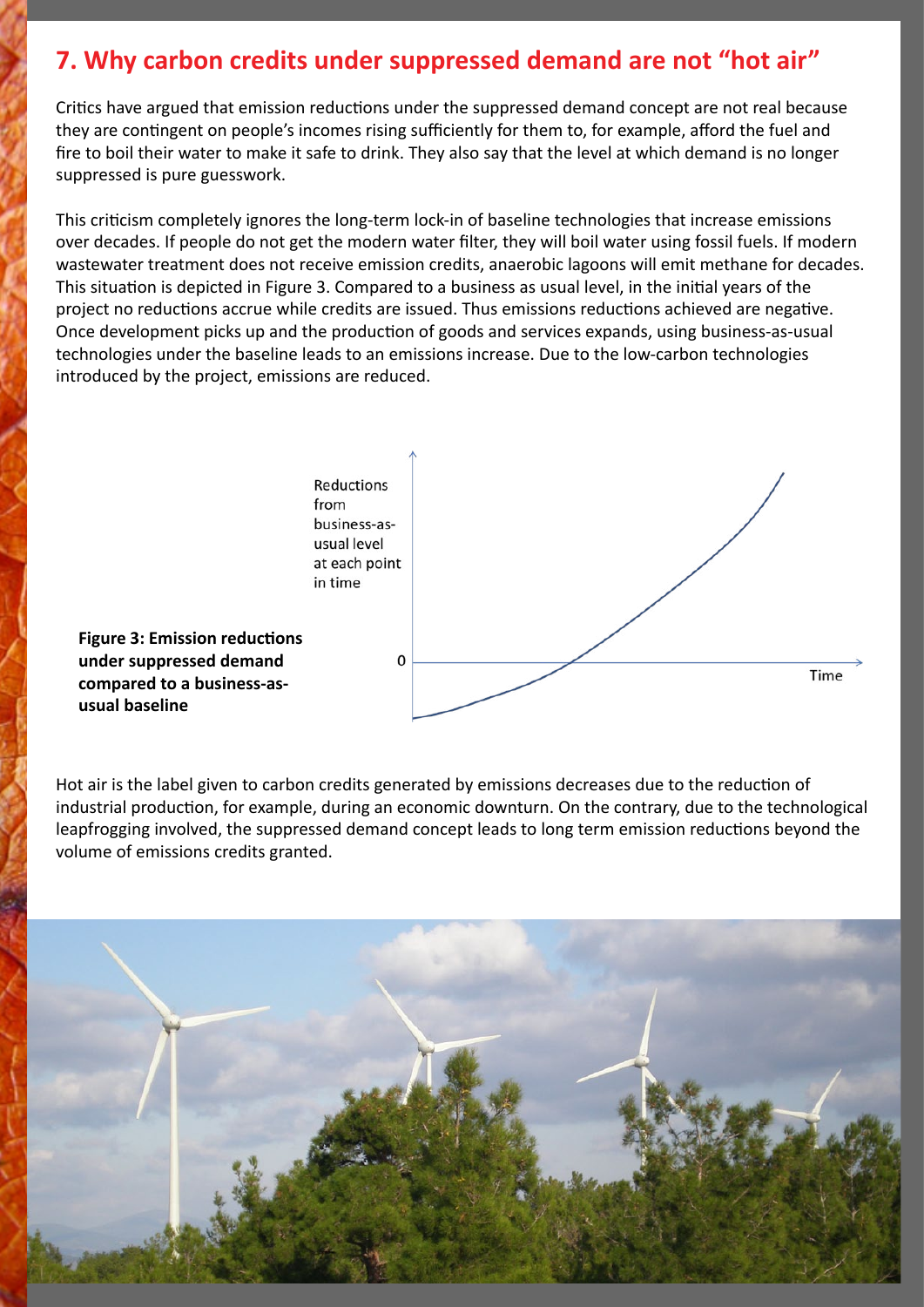#### **8. Conclusion**

The suppressed demand concept is necessary to reconcile development and low-carbon technologies. Outside of carbon markets, the need for development is fully recognized. In the international climate negotiations, nobody seriously proposes that developing country emissions have to be frozen at the current level. But this is exactly what is assumed if the baseline emissions level for a carbon market project leading to development is set at zero. All parties accept that development leads to an increased consumption of goods and services - and this needs to be the case for the carbon market as well. Only a realistic development baseline is fully consistent with the sustainable development pillar of the CDM and also with intensity targets used by many developing countries. On the other hand, the benchmark levels for consumption of goods and services allowing a decent life needs to be defined carefully to avoid an overestimation of emission reductions. The development of Gold Standard suppressed demand methodologies has shown that there is no general answer for an appropriate service level and the related technology and fuel combination. Thus, a case by case evaluation is required.

Through the technology leapfrogging effect of projects incentivized by emissions credits, long-term emission reductions are achieved. Suppressed demand is thus diametrically opposed to hot air: hot air is business-as-usual; suppressed demand prevents business-as-usual.